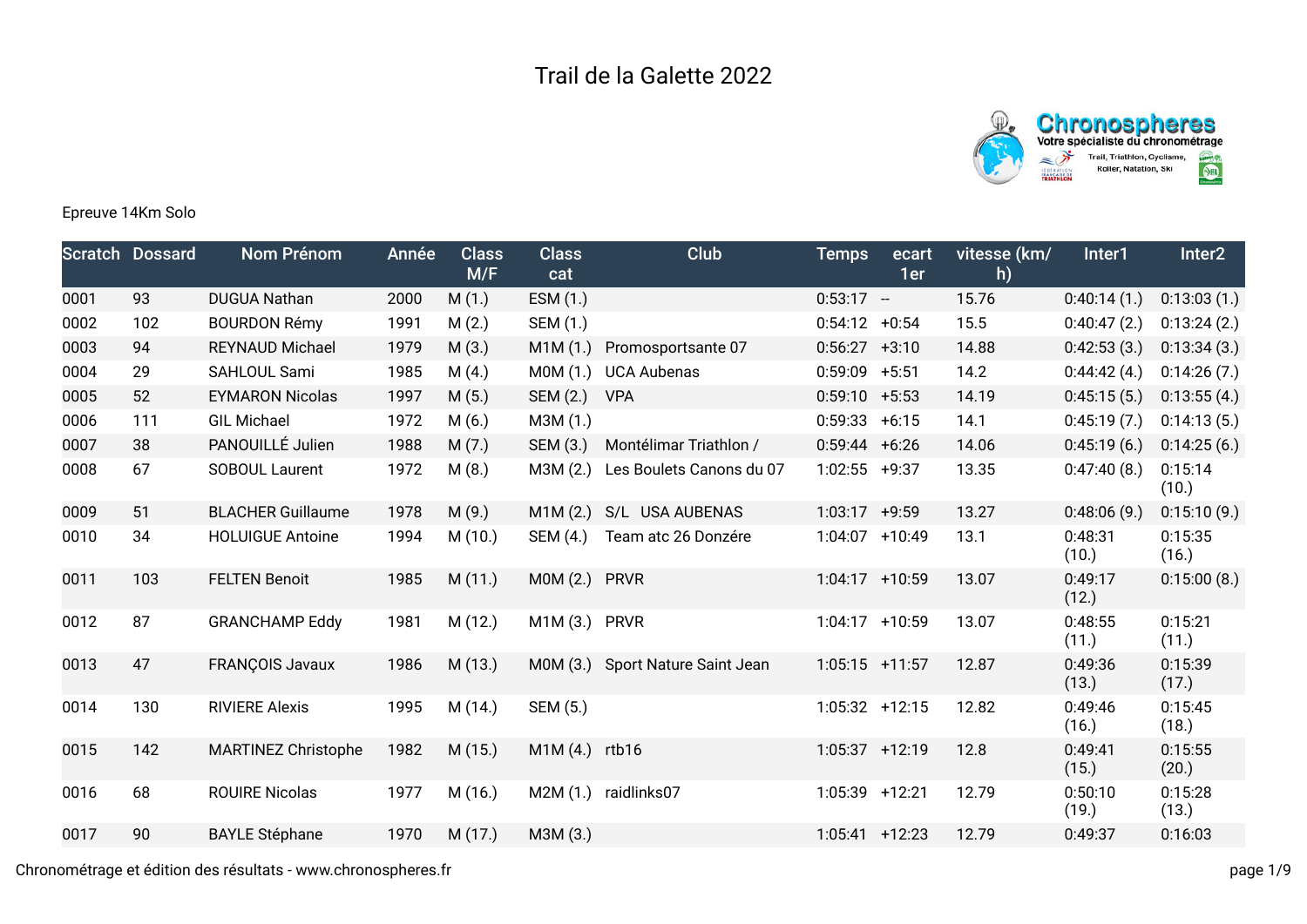|      | <b>Scratch Dossard</b> | Nom Prénom                      | Année | <b>Class</b><br>M/F | <b>Class</b><br>cat | <b>Club</b>                | <b>Temps</b>      | ecart<br>1er | vitesse (km/<br>h) | Inter1           | Inter <sub>2</sub> |
|------|------------------------|---------------------------------|-------|---------------------|---------------------|----------------------------|-------------------|--------------|--------------------|------------------|--------------------|
|      |                        |                                 |       |                     |                     |                            |                   |              |                    | (14.)            | (22.)              |
| 0018 | 118                    | <b>REY Christophe</b>           | 1975  | M(18.)              | M2M(2.)             | Bollene Athlétique Club    | $1:06:08$ +12:50  |              | 12.7               | 0:49:47<br>(17.) | 0:16:21<br>(28.)   |
| 0019 | 155                    | <b>FERRAND CLON</b><br>Stephane | 1970  | M (19.)             | M3M (4.)            |                            | $1:06:11$ +12:53  |              | 12.69              | 0:50:10<br>(18.) | 0:16:01<br>(21.)   |
| 0020 | 63                     | SAUVAYRE Benjamin               | 2004  | M(20.)              | JUM(1.)             | MTC orange                 | $1:06:41$ +13:23  |              | 12.6               | 0:50:47<br>(20.) | 0:15:53<br>(19.)   |
| 0021 | 127                    | <b>DRESCHER Florian</b>         | 1987  | M(21.)              | MOM(4.)             |                            | 1:06:42 +13:24    |              | 12.59              | 0:51:14<br>(21.) | 0:15:28<br>(12.)   |
| 0022 | 75                     | <b>GAILLARD Amaury</b>          | 1997  | M(22.)              | SEM (6.)            | Sport Nature Saint Jean    | $1:06:54$ +13:36  |              | 12.55              | 0:51:24<br>(23.) | 0:15:29<br>(14.)   |
| 0023 | 113                    | <b>ISSARTEL Christophe</b>      | 1970  | M(23.)              | M3M (5.)            | Les Boulets Canons du 07   | $1:07:54$ +14:36  |              | 12.37              | 0:51:39<br>(24.) | 0:16:15<br>(24.)   |
| 0024 | 146                    | <b>BEUSSE Joelle</b>            | 1973  | F(1.)               | M2F(1.)             | Vallon Pont d'Arc          | 1:07:57 +14:39    |              | 12.36              | 0:51:18<br>(22.) | 0:16:39<br>(35.)   |
| 0025 | 19                     | <b>BIALLET Sandrick</b>         | 1980  | M(24.)              | M1M(5.)             | Ninoutrail Laudun          | 1:08:21 +15:03    |              | 12.29              | 0:51:40<br>(25.) | 0:16:40<br>(36.)   |
| 0026 | 71                     | MUTEL Loïc                      | 1976  | M(25.)              | M2M (3.)            | Barjau'team                | $1:09:13 + 15:55$ |              | 12.13              | 0:53:07<br>(28.) | 0:16:05<br>(23.)   |
| 0027 | 106                    | <b>JOANNY Patrick</b>           | 1981  | M (26.)             | M1M (6.)            |                            | 1:09:24 +16:06    |              | 12.1               | 0:53:07<br>(27.) | 0:16:17<br>(26.)   |
| 0028 | 36                     | <b>ZAMMIT Fred</b>              | 1980  | M(27.)              | M1M (7.)            |                            | 1:09:25 +16:07    |              | 12.1               | 0:53:07<br>(29.) | 0:16:17<br>(25.)   |
| 0029 | 44                     | <b>CUTRERA Benjamin</b>         | 1982  | M(28.)              | M1M(8.)             | <b>Running Pierrelatte</b> | $1:10:21$ +17:03  |              | 11.94              | 0:53:27<br>(30.) | 0:16:53<br>(39.)   |
| 0030 | 97                     | <b>DURAND Raphael</b>           | 1962  | M (29.)             | M5M (1.)            | Les Boulets Canons du 07   | $1:10:35$ +17:17  |              | 11.9               | 0:53:07<br>(26.) | 0:17:28<br>(45.)   |
| 0031 | 108                    | ROCHE Johan                     | 1989  | M (30.)             | SEM (7.)            | tri07                      | 1:10:39 +17:21    |              | 11.89              | 0:54:14<br>(31.) | 0:16:25<br>(29.)   |
| 0032 | 117                    | <b>ARAUJO Philippe</b>          | 1974  | M(31.)              | M2M(4)              | S/L USA AUBENAS            | $1:10:55$ +17:38  |              | 11.84              | 0:54:21<br>(33.) | 0:16:34<br>(31.)   |
| 0033 | 85                     | PLUSQUIN Florian                | 1982  | M (32.)             |                     | M1M (9.) Orgnac-l'Aven     | $1:11:01$ +17:43  |              | 11.83              | 0:54:30<br>(34.) | 0:16:30<br>(30.)   |
| 0034 | 115                    | ROUSSEL Romain                  | 1980  | M (33.)             | M1M<br>(10.)        |                            | $1:11:51$ +18:33  |              | 11.69              | 0:55:12<br>(37.) | 0:16:38<br>(34.)   |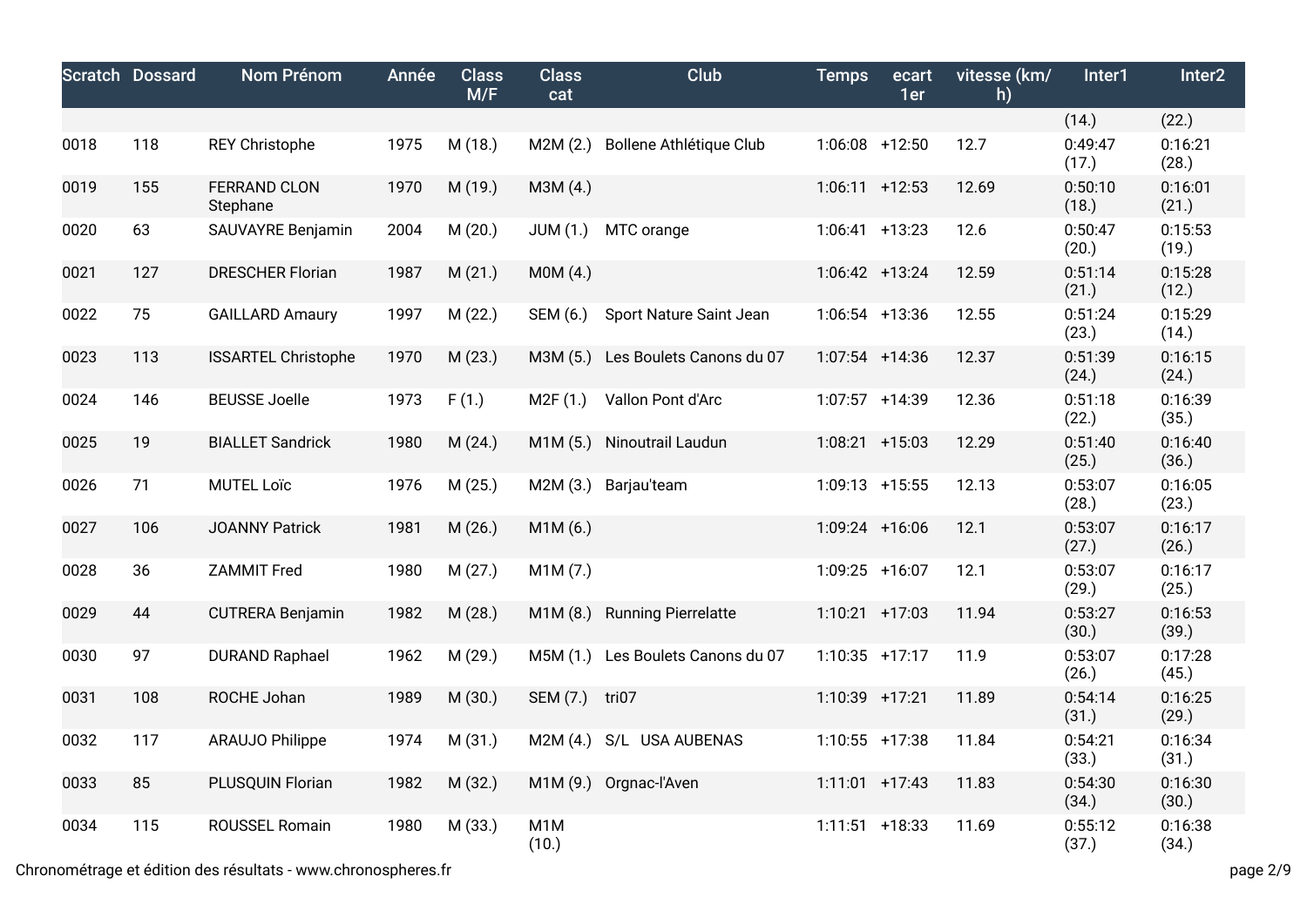|      | <b>Scratch Dossard</b> | Nom Prénom                     | Année | <b>Class</b><br>M/F | <b>Class</b><br>cat | Club                     | <b>Temps</b>      | ecart<br>1er | vitesse (km/<br>h) | Inter1           | Inter <sub>2</sub> |
|------|------------------------|--------------------------------|-------|---------------------|---------------------|--------------------------|-------------------|--------------|--------------------|------------------|--------------------|
| 0035 | 31                     | <b>FANGET Adrien</b>           | 1988  | M (34.)             | SEM (8.)            | Montélimar Triathlon /   | 1:12:08 +18:51    |              | 11.64              | 0:54:56<br>(36.) | 0:17:12<br>(43.)   |
| 0036 | 79                     | <b>FARGIER Lilian</b>          | 1976  | M (35.)             | M2M (5.)            | Les TAMALOUS             | 1:12:23 +19:05    |              | 11.6               | 0:55:33<br>(40.) | 0:16:49<br>(38.)   |
| 0037 | 134                    | <b>CARRIERE Cyril</b>          | 1977  | M (36.)             | M2M(6.)             |                          | $1:12:43$ +19:25  |              | 11.55              | 0:55:58<br>(42.) | 0:16:44<br>(37.)   |
| 0038 | 6                      | <b>TRACHÉ Rodolphe</b>         | 1983  | M (37.)             | M0M (5.)            | Les Runners Valsois      | 1:12:59 +19:41    |              | 11.51              | 0:54:53<br>(35.) | 0:18:06<br>(56.)   |
| 0039 | 15                     | <b>FARGIER Laurent</b>         | 1976  | M (38.)             | M2M (7.)            | Asso trail des Dolmens   | $1:13:05$ +19:48  |              | 11.49              | 0:55:33<br>(39.) | 0:17:32<br>(48.)   |
| 0040 | 138                    | <b>HOYOM Bruno</b>             | 1973  | M (39.)             | M2M (8.)            |                          | $1:13:11 + 19:53$ |              | 11.48              | 0:55:41<br>(41.) | 0:17:29<br>(46.)   |
| 0041 | 135                    | <b>BRISSON Luis</b>            | 1997  | M(40.)              | SEM (9.)            |                          | 1:13:12 +19:54    |              | 11.47              | 0:56:13<br>(43.) | 0:16:59<br>(40.)   |
| 0042 | 157                    | <b>CHAZALON Pascal</b>         | 1968  | M(41.)              | M3M (6.) Ltc        |                          | 1:13:27 +20:09    |              | 11.44              | 0:56:15<br>(44.) | 0:17:11<br>(42.)   |
| 0043 | 107                    | <b>FANGEAT Bernard</b>         | 1956  | M(42.)              | M6M (1.) DAC        |                          | $1:13:34$ +20:16  |              | 11.42              | 0:56:19<br>(45.) | 0:17:14<br>(44.)   |
| 0044 | 43                     | <b>GUILLARD Marc</b>           | 1957  | M(43.)              | M6M (2.)            |                          | $1:13:45$ +20:27  |              | 11.39              | 0:55:25<br>(38.) | 0:18:20<br>(64.)   |
| 0045 | 76                     | <b>CACHAT David</b>            | 1971  | M(44.)              | M3M (7.)            |                          | $1:14:05$ +20:47  |              | 11.34              | 0:56:21<br>(46.) | 0:17:43<br>(51.)   |
| 0046 | 139                    | <b>GAILLARDON Claude</b>       | 1968  | M(45.)              | M3M (8.)            |                          | 1:14:07 +20:50    |              | 11.33              | 0:56:26<br>(47.) | 0:17:41<br>(50.)   |
| 0047 | 105                    | <b>EICHELBERGER</b><br>Mélanie | 1992  | F(2.)               | SEF (1.)            | tri07                    | 1:14:39 +21:22    |              | 11.25              | 0:56:30<br>(48.) | 0:18:09<br>(58.)   |
| 0048 | 151                    | <b>REVEL François</b>          | 1968  | M (46.)             |                     | M3M (9.) S/L USA AUBENAS | 1:14:56 +21:38    |              | 11.21              | 0:57:53<br>(51.) | 0:17:03<br>(41.)   |
| 0049 | $\overline{4}$         | <b>ZARRELLA Roxane</b>         | 1990  | F(3.)               | SEF (2.)            |                          | $1:15:09$ +21:51  |              | 11.18              | 0:57:30<br>(49.) | 0:17:38<br>(49.)   |
| 0050 | 91                     | <b>VASSAL Pierre</b>           | 1980  | M (47.)             | M1M<br>(11.)        | Montélimar Triathlon /   | $1:16:02 +22:45$  |              | 11.05              | 0:58:07<br>(54.) | 0:17:55<br>(53.)   |
| 0051 | 128                    | <b>NOUET Jerome</b>            | 1977  | M(48.)              | M2M (9.)            | chassezac sports nature  | $1:16:03$ +22:46  |              | 11.04              | 0:57:46<br>(50.) | 0:18:17<br>(63.)   |
| 0052 | 30                     | <b>PLANCHON Verane</b>         | 1987  | F(4.)               | MOF(1.)             | S/L USA AUBENAS          | $1:16:15$ +22:57  |              | 11.02              | 0:58:06          | 0:18:08            |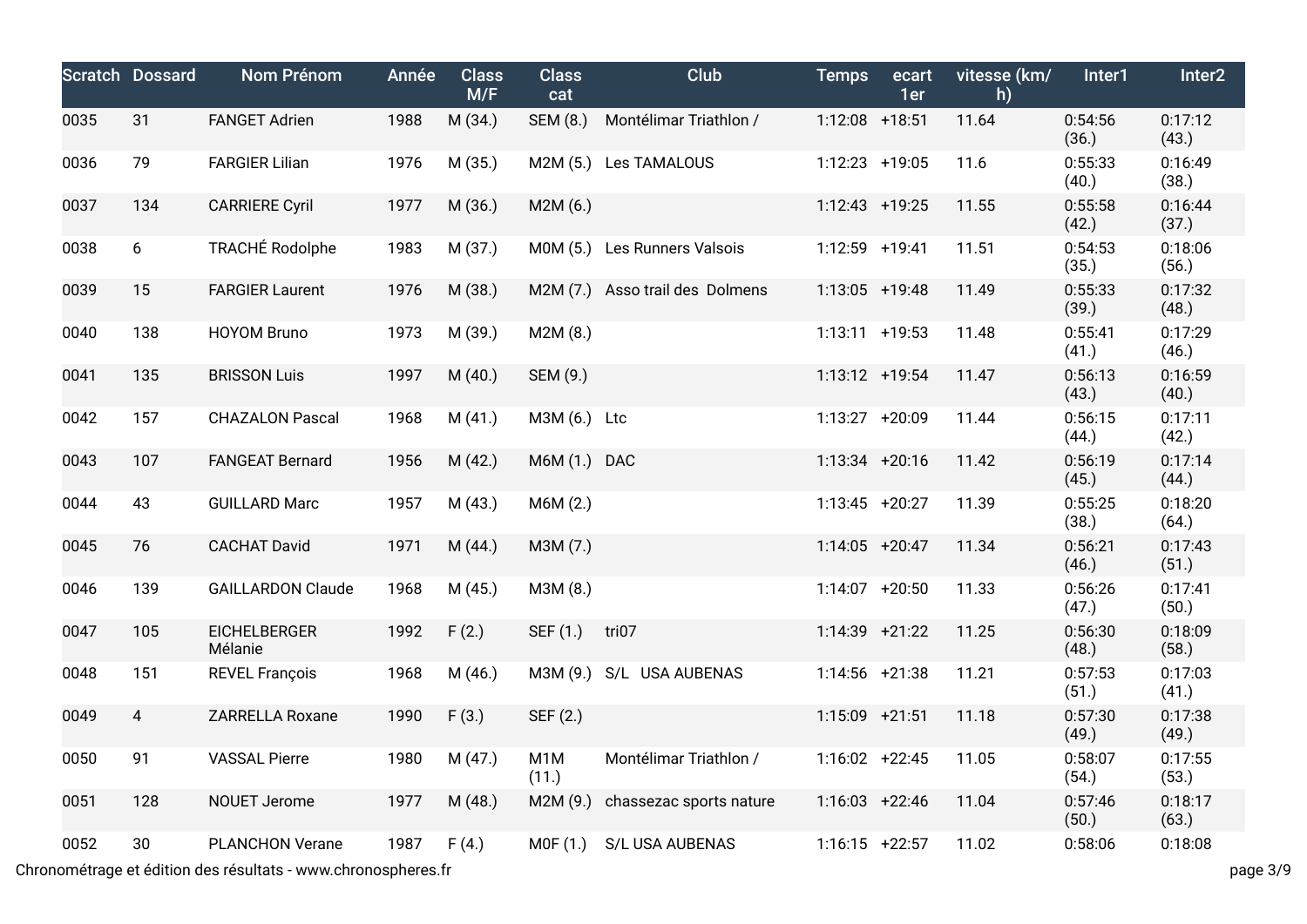|     | Nom Prénom                | Année | <b>Class</b><br>M/F | <b>Class</b><br>cat       | Club                               | <b>Temps</b>                                    | ecart<br>1er | vitesse (km/<br>h)                                                                                                                                                                                                                                                                                                                        | Inter1           | Inter <sub>2</sub> |
|-----|---------------------------|-------|---------------------|---------------------------|------------------------------------|-------------------------------------------------|--------------|-------------------------------------------------------------------------------------------------------------------------------------------------------------------------------------------------------------------------------------------------------------------------------------------------------------------------------------------|------------------|--------------------|
|     |                           |       |                     |                           |                                    |                                                 |              |                                                                                                                                                                                                                                                                                                                                           | (53.)            | (57.)              |
| 70  | <b>LEBEL Laurent</b>      | 1971  | M (49.)             | M3M<br>(10.)              |                                    |                                                 |              | 11                                                                                                                                                                                                                                                                                                                                        | 0:58:06<br>(52.) | 0:18:15<br>(61.)   |
| 109 | DE ABREU Isabel           | 1969  | F(5.)               | M3F (1.)                  | courir a nyons                     |                                                 |              | 10.97                                                                                                                                                                                                                                                                                                                                     | 0:58:12<br>(55.) | 0:18:24<br>(66.)   |
| 126 | ARCHIMBAUD Jerome         | 1979  | M(50.)              | M <sub>1</sub> M<br>(12.) |                                    |                                                 |              | 10.96                                                                                                                                                                                                                                                                                                                                     | 0:58:24<br>(56.) | 0:18:12<br>(60.)   |
| 137 | <b>CLAVEL Jean Claude</b> | 1962  | M(51.)              | M5M (2.)                  |                                    |                                                 |              | 10.89                                                                                                                                                                                                                                                                                                                                     | 0:59:14<br>(58.) | 0:17:55<br>(54.)   |
| 50  | <b>DEFOUR Simon</b>       | 1989  | M (52.)             | <b>SEM</b><br>(10.)       |                                    |                                                 |              | 10.85                                                                                                                                                                                                                                                                                                                                     | 0:54:19<br>(32.) | 0:23:07<br>(133.)  |
| 42  | <b>TAILLEZ Laurent</b>    | 1968  | M (53.)             | M3M<br>(11.)              | TEAM ATC 26 DONZERE                |                                                 |              | 10.8                                                                                                                                                                                                                                                                                                                                      | 0:59:36<br>(63.) | 0:18:11<br>(59.)   |
| 78  | <b>REINNEIS Jean-Yves</b> | 1986  | M (54.)             | M0M (6.)                  |                                    |                                                 |              | 10.79                                                                                                                                                                                                                                                                                                                                     | 0:59:55<br>(68.) | 0:17:53<br>(52.)   |
| 3   | <b>KOEHL Arnaud</b>       | 1991  | M (55.)             | <b>SEM</b><br>(11.)       |                                    |                                                 |              | 10.79                                                                                                                                                                                                                                                                                                                                     | 0:59:34<br>(61.) | 0:18:16<br>(62.)   |
| 147 | <b>OZIL Jean Daniel</b>   | 1980  | M (56.)             | M <sub>1</sub> M<br>(13.) |                                    |                                                 |              | 10.76                                                                                                                                                                                                                                                                                                                                     | 0:59:25<br>(59.) | 0:18:36<br>(69.)   |
| 74  | <b>CHANIOL Jonathan</b>   | 1990  | M(57.)              | <b>SEM</b><br>(12.)       | Les Boulets Canons du 07           |                                                 |              | 10.75                                                                                                                                                                                                                                                                                                                                     | 0:59:13<br>(57.) | 0:18:55<br>(76.)   |
| 120 | <b>ASSORIN Julie</b>      | 1981  | F(6.)               | M1F(1.)                   | MTC orange                         |                                                 |              | 10.7                                                                                                                                                                                                                                                                                                                                      | 0:59:28<br>(60.) | 0:19:01<br>(78.)   |
| 57  | <b>SAUTOUR Régis</b>      | 1978  | M (58.)             | M <sub>1</sub> M<br>(14.) |                                    |                                                 |              | 10.7                                                                                                                                                                                                                                                                                                                                      | 1:00:34<br>(73.) | 0:17:56<br>(55.)   |
| 144 | <b>ROUSSET Frederic</b>   | 1960  | M (59.)             |                           |                                    |                                                 |              | 10.67                                                                                                                                                                                                                                                                                                                                     | 0:59:52<br>(67.) | 0:18:53<br>(75.)   |
| 37  | ROUSSEL Ugo               | 2004  | M(60.)              | <b>JUM (2.)</b>           |                                    |                                                 |              | 10.67                                                                                                                                                                                                                                                                                                                                     |                  |                    |
| 154 | MAGOUTIER Hervé           | 1967  | M(61.)              |                           |                                    |                                                 |              | 10.66                                                                                                                                                                                                                                                                                                                                     | 0:59:36<br>(62.) | 0:19:13<br>(81.)   |
| 61  | SAUVAYRE Isabelle         | 1981  | F(7.)               | M1F(2.)                   | MTC orange                         |                                                 |              | 10.65                                                                                                                                                                                                                                                                                                                                     | 0:59:39<br>(64.) | 0:19:11<br>(80.)   |
| 46  | <b>VIOLET Jean-Pierre</b> | 1953  | M(62.)              | M6M (3.)                  | Asso trail des Dolmens-<br>Ardeche |                                                 |              | 10.64                                                                                                                                                                                                                                                                                                                                     | 1:00:09<br>(69.) | 0:18:45<br>(73.)   |
|     | <b>Scratch Dossard</b>    |       |                     |                           |                                    | M5M (3.) S/L USA AUBENAS<br>M4M (1.) USAaubenas |              | $1:16:22 +23:04$<br>1:16:36 +23:18<br>$1:16:37 +23:19$<br>1:17:09 +23:51<br>1:17:26 +24:08<br>$1:17:48$ +24:30<br>$1:17:49$ +24:31<br>$1:17:50 + 24:33$<br>$1:18:01 + 24:44$<br>$1:18:09$ +24:51<br>1:18:29 +25:11<br>$1:18:31 + 25:13$<br>$1:18:45$ +25:27<br>$1:18:45$ +25:27<br>1:18:49 +25:31<br>$1:18:51$ +25:33<br>$1:18:55$ +25:37 |                  |                    |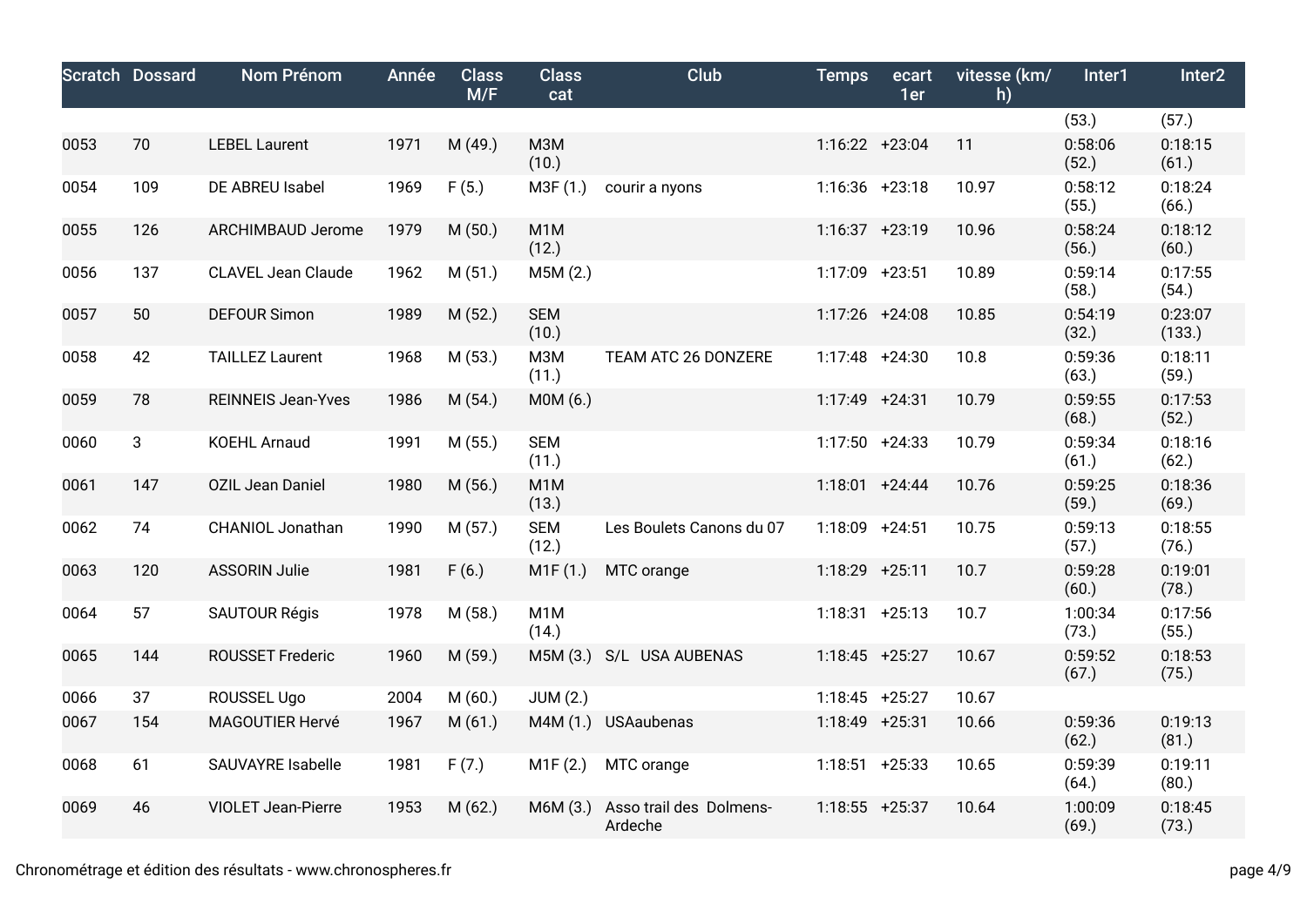|      | <b>Scratch Dossard</b> | Nom Prénom               | Année        | <b>Class</b><br>M/F | <b>Class</b><br>cat       | Club                              | <b>Temps</b>     | ecart<br>1er | vitesse (km/<br>h) | Inter1           | Inter2           |
|------|------------------------|--------------------------|--------------|---------------------|---------------------------|-----------------------------------|------------------|--------------|--------------------|------------------|------------------|
| 0070 | 84                     | <b>PUAUX Edith</b>       | 1985         | F(8.)               | MOF(2.)                   | Sport Nature Saint Jean           | 1:19:02 +25:44   |              | 10.63              | 1:00:21<br>(71.) | 0:18:40<br>(70.) |
| 0071 | 156                    | <b>GASCON Adrien</b>     | 1994         | M(63.)              | <b>SEM</b><br>(13.)       |                                   | 1:19:02 +25:44   |              | 10.63              | 0:59:40<br>(65.) | 0:19:21<br>(84.) |
| 0072 | 77                     | <b>TRENTO Eddie</b>      | 1971         | M(64.)              | M3M<br>(12.)              | Cévennes trail club               | 1:19:06 +25:49   |              | 10.62              | 1:00:33<br>(72.) | 0:18:33<br>(68.) |
| 0073 | 95                     | ANDREO Éric              | 1967         | M(65.)              | M4M (2.)                  |                                   | 1:19:37 +26:19   |              | 10.55              | 0:59:49<br>(66.) | 0:19:48<br>(91.) |
| 0074 | 35                     | <b>PLACIDE Mathieu</b>   | 1980         | M(66.)              | M <sub>1</sub> M<br>(15.) |                                   | 1:19:39 +26:21   |              | 10.55              | 1:02:08<br>(81.) | 0:17:30<br>(47.) |
| 0075 | 100                    | <b>MOHR Emmanuel</b>     | 1971         | M(67.)              | M3M<br>(13.)              | Les Boulets Canons du 07          | 1:19:39 +26:22   |              | 10.54              | 1:01:18<br>(78.) | 0:18:21<br>(65.) |
| 0076 | 45                     | <b>ROBERT Fabrice</b>    | 1973         | M(68.)              | M <sub>2</sub> M<br>(10.) |                                   | 1:19:44 +26:26   |              | 10.53              | 1:01:00<br>(76.) | 0:18:44<br>(71.) |
| 0077 | 148                    | <b>FORT Olivier</b>      | 1968         | M (69.)             | <b>M3M</b><br>(14.)       |                                   | 1:19:48 +26:30   |              | 10.53              | 1:00:20<br>(70.) | 0:19:28<br>(87.) |
| 0078 | 65                     | <b>GAILLARD Corentin</b> | 1993         | M (70.)             | <b>SEM</b><br>(14.)       | Sport Nature Saint Jean           | 1:19:52 +26:34   |              | 10.52              | 1:04:20<br>(93.) | 0:15:32<br>(15.) |
| 0079 | 145                    | <b>MONIER Thomas</b>     | 1971         | M(71.)              | M3M<br>(15.)              |                                   | $1:20:13$ +26:55 |              | 10.47              | 1:00:49<br>(74.) | 0:19:23<br>(85.) |
| 0080 | 10                     | <b>ROTTELEUR Patrice</b> | 1955         | M (72.)             | M6M (4.)                  | TRAIL BEAUME DROBIE               | $1:20:15$ +26:57 |              | 10.47              | 1:01:30<br>(80.) | 0:18:45<br>(72.) |
| 0081 | 99                     | <b>QUESTIER Nicolas</b>  | 1985         | M (73.)             | M0M (7.) tri07            |                                   | 1:20:19 +27:01   |              | 10.46              | 1:01:23<br>(79.) | 0:18:56<br>(77.) |
| 0082 | 56                     | <b>TOURRE Vincent</b>    | 1979         | M (74.)             | M <sub>1</sub> M<br>(16.) |                                   | $1:20:45$ +27:27 |              | 10.4               | 1:02:17<br>(83.) | 0:18:28<br>(67.) |
| 0083 | 114                    | <b>IGHIR Fatma</b>       | 1966         | F(9.)               | M4F (1.)                  | Macadam07                         | $1:21:43$ +28:26 |              | 10.28              | 1:02:41<br>(85.) | 0:19:02<br>(79.) |
| 0084 | 48                     | <b>MOUISSON Olivier</b>  | 1967         | M (75.)             | M4M (3.)                  |                                   | $1:21:47$ +28:30 |              | 10.27              | 1:02:11<br>(82.) | 0:19:35<br>(90.) |
| 0085 | 54                     | <b>GEORGE Marie</b>      | 1960 F (10.) |                     |                           | M5F (1.) Les Boulets Canons du 07 | 1:21:56 +28:38   |              | 10.25              | 1:03:09<br>(89.) | 0:18:46<br>(74.) |
| 0086 | 140                    | <b>FANTASIA Thibaut</b>  | 1983         | M (76.)             | M0M (8.)                  |                                   | $1:22:13$ +28:55 |              | 10.22              | 1:05:36<br>(97.) | 0:16:36<br>(33.) |
| 0087 | 101                    | <b>COSTE Alain</b>       | 1958         | M(77.)              | M5M(4.)                   |                                   | 1:22:27 +29:09   |              | 10.19              | 1:02:58          | 0:19:29          |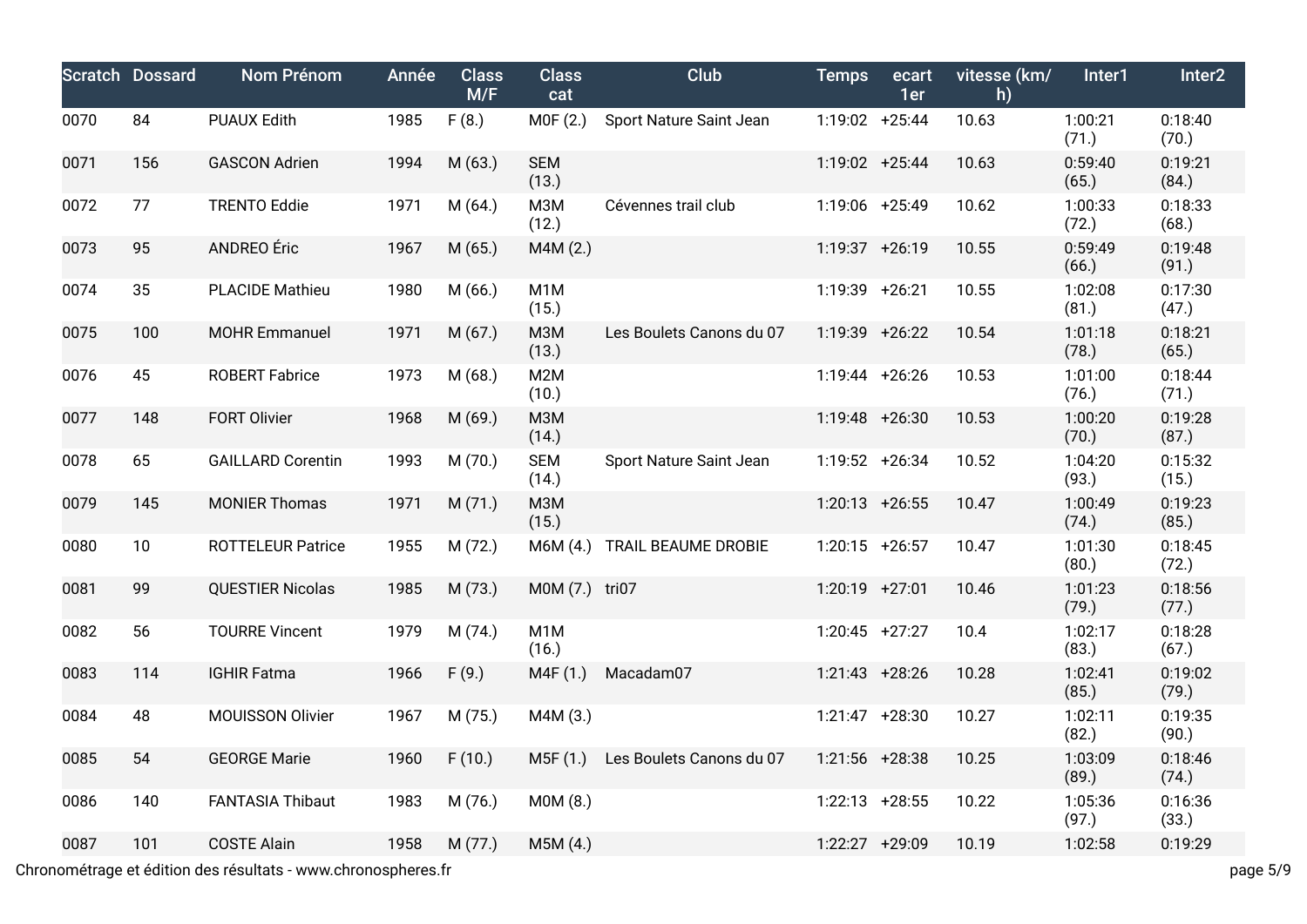|      | <b>Scratch Dossard</b> | <b>Nom Prénom</b>         | Année | <b>Class</b><br>M/F | <b>Class</b><br>cat       | Club                       | <b>Temps</b>      | ecart<br>1er | vitesse (km/<br>h) | Inter1            | Inter2            |
|------|------------------------|---------------------------|-------|---------------------|---------------------------|----------------------------|-------------------|--------------|--------------------|-------------------|-------------------|
|      |                        |                           |       |                     |                           |                            |                   |              |                    | (88.)             | (88.)             |
| 0088 | 136                    | <b>MARTIN Philippe</b>    | 1961  | M (78.)             | M5M (5.)                  |                            | 1:22:30 +29:12    |              | 10.18              | 1:03:13<br>(90.)  | 0:19:16<br>(82.)  |
| 0089 | 22                     | <b>JOFFRE Emmanuel</b>    | 1969  | M (79.)             | M3M<br>(16.)              |                            | $1:22:33$ +29:15  |              | 10.17              | 1:01:05<br>(77.)  | 0:21:28<br>(118.) |
| 0090 | 158                    | <b>JOSIEN Norbert</b>     | 1980  | M (80.)             | M <sub>1</sub> M<br>(17.) | Montélimar Triathlon /     | 1:22:38 +29:20    |              | 10.16              | 1:02:36<br>(84.)  | 0:20:02<br>(94.)  |
| 0091 | 53                     | <b>WU Qing</b>            | 1977  | F(11.)              | M2F(2.)                   | <b>Running Pierrelatte</b> | 1:22:57 +29:39    |              | 10.13              | 1:03:29<br>(91.)  | 0:19:27<br>(86.)  |
| 0092 | 112                    | <b>ISSARTEL Marilyne</b>  | 1976  | F(12.)              | M <sub>2</sub> F (3.)     | Les Boulets Canons du 07   | 1:23:07 +29:50    |              | 10.1               | 1:02:46<br>(86.)  | 0:20:21<br>(99.)  |
| 0093 | 141                    | MESURE Jordan             | 1993  | M(81.)              | <b>SEM</b><br>(15.)       |                            | 1:23:21 +30:03    |              | 10.08              | 1:06:45<br>(108.) | 0:16:36<br>(32.)  |
| 0094 | 18                     | <b>CHABANIS Dominique</b> | 1973  | M (82.)             | M <sub>2</sub> M<br>(11.) |                            | $1:23:53$ +30:35  |              | 10.01              | 1:03:32<br>(92.)  | 0:20:21<br>(98.)  |
| 0095 | 125                    | NICOLLAS Alain            | 1964  | M (83.)             | M4M (4.)                  |                            | $1:24:15$ +30:57  |              | 9.97               | 1:02:54<br>(87.)  | 0:21:20<br>(114.) |
| 0096 | 24                     | <b>DEPRE Yannick</b>      | 1975  | M (84.)             | M2M<br>(12.)              |                            | 1:24:24 +31:06    |              | 9.95               | 1:04:22<br>(94.)  | 0:20:01<br>(93.)  |
| 0097 | 82                     | <b>REYNAUD Claudine</b>   | 1970  | F(13.)              | M3F (2.)                  |                            | $1:24:51$ +31:33  |              | 9.9                | 1:04:50<br>(96.)  | 0:20:00<br>(92.)  |
| 0098 | 86                     | <b>DULAC Magali</b>       | 1982  | F(14.)              | M1F (3.)                  |                            | $1:24:52 +31:35$  |              | 9.9                | 1:04:49<br>(95.)  | 0:20:03<br>(96.)  |
| 0099 | 143                    | <b>PEREIRA Gilles</b>     | 1970  | M (85.)             | <b>МЗМ</b><br>(17.)       |                            | $1:25:05$ +31:47  |              | 9.87               | 1:00:52<br>(75.)  | 0:24:12<br>(137.) |
| 0100 | 121                    | <b>SERVANT Nolwenn</b>    | 1989  | F(15.)              | SEF (3.)                  | Les Boulets Canons du 07   | 1:25:09 +31:51    |              | 9.86               | 1:05:50<br>(99.)  | 0:19:19<br>(83.)  |
| 0101 | 11                     | <b>VALDENAIRE Andy</b>    | 1994  | M (86.)             | <b>SEM</b><br>(16.)       |                            | $1:26:11 + 32:53$ |              | 9.75               | 1:09:53<br>(123.) | 0:16:17<br>(27.)  |
| 0102 | $\overline{7}$         | <b>MENEUT Benjamin</b>    | 1994  | M (87.)             | <b>SEM</b><br>(17.)       |                            | 1:26:24 +33:06    |              | 9.72               | 1:06:11<br>(104.) | 0:20:13<br>(97.)  |
| 0103 | 58                     | <b>CHEVALARD Bruno</b>    | 1965  | M (88.)             | M4M (5.)                  | <b>SPORTAIX</b>            | 1:26:26 +33:08    |              | 9.72               | 1:06:23<br>(106.) | 0:20:03<br>(95.)  |
| 0104 | 13                     | <b>VIGNE Catherine</b>    | 1976  | F(16.)              | M2F(4.)                   | S/L USA AUBENAS            | 1:26:27 +33:09    |              | 9.72               | 1:05:53<br>(101.) | 0:20:33<br>(100.) |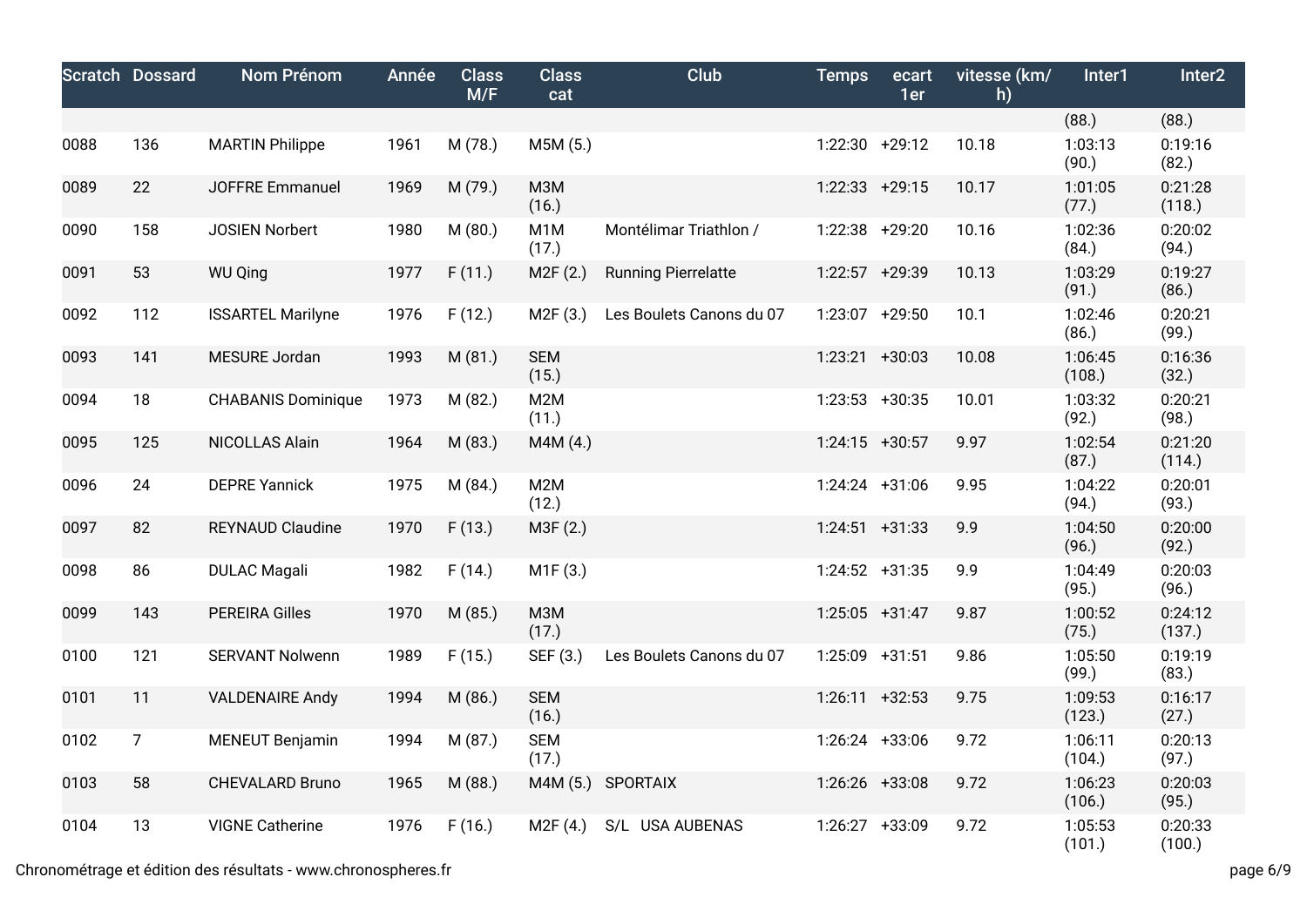|      | <b>Scratch Dossard</b> | Nom Prénom                 | Année | <b>Class</b><br>M/F | <b>Class</b><br>cat       | Club                                 | <b>Temps</b>      | ecart<br>1er   | vitesse (km/<br>h) | Inter1            | Inter2            |
|------|------------------------|----------------------------|-------|---------------------|---------------------------|--------------------------------------|-------------------|----------------|--------------------|-------------------|-------------------|
| 0105 | 39                     | <b>LAURENT Guy</b>         | 1963  | M (89.)             | M4M (6.)                  |                                      | 1:26:46 +33:28    |                | 9.68               | 1:06:04<br>(102.) | 0:20:41<br>(102.) |
| 0106 | 150                    | <b>FONZES Hugo</b>         | 1998  | M (90.)             | <b>SEM</b><br>(18.)       |                                      | 1:27:04 +33:46    |                | 9.65               | 1:07:33<br>(114.) | 0:19:30<br>(89.)  |
| 0107 | 110                    | <b>DURAND Marion</b>       | 1990  | F(17.)              | SEF (4.)                  | Les Boulets Canons du 07             | 1:27:27 +34:09    |                | 9.6                | 1:06:09<br>(103.) | 0:21:18<br>(111.) |
| 0108 | 9                      | <b>FAURE Philippe</b>      | 1960  | M (91.)             | M5M (6.)                  | S/L USA AUBENAS                      | $1:27:35$ +34:17  |                | 9.59               | 1:06:14<br>(105.) | 0:21:20<br>(115.) |
| 0109 | 14                     | DAUVISSAT Fabian           | 1983  | M (92.)             | M0M (9.)                  |                                      | $1:27:42$ +34:24  |                | 9.58               | 1:05:52<br>(100.) | 0:21:49<br>(124.) |
| 0110 | 119                    | <b>JOURDAN Fabrice</b>     | 1968  | M (93.)             | M3M<br>(18.)              | Cévennes trail club                  | 1:28:05 +34:47    |                | 9.54               | 1:07:00<br>(110.) | 0:21:04<br>(107.) |
| 0111 | 98                     | <b>CHABRIOL Noemie</b>     | 1986  | F(18.)              | MOF(3.)                   |                                      | 1:28:32 +35:14    |                | 9.49               | 1:06:41<br>(107.) | 0:21:50<br>(125.) |
| 0112 | 83                     | <b>CANO</b> Isabelle       | 1963  | F(19.)              | M4F (2.)                  | AATAC                                | 1:28:36 +35:18    |                | 9.48               | 1:07:16<br>(111.) | 0:21:19<br>(113.) |
| 0113 | 32                     | <b>FANGET Julie</b>        | 1988  | F(20.)              | SEF (5.)                  | Montélimar Triathlon /               | 1:28:39 +35:21    |                | 9.47               | 1:05:43<br>(98.)  | 0:22:56<br>(131.) |
| 0114 | 88                     | MASSAUDET Magali           | 1965  | F(21.)              | MAF(3.)                   | <b>ASAD Pierrelatte</b>              | $1:28:43$ +35:25  |                | 9.47               | 1:06:57<br>(109.) | 0:21:46<br>(123.) |
| 0115 | 73                     | <b>GAILLARD Christophe</b> | 1965  | M (94.)             | M4M(7.)                   | Sport Nature Saint Jean              | $1:28:45$ +35:27  |                | 9.46               | 1:07:17<br>(112.) | 0:21:28<br>(119.) |
| 0116 | 123                    | <b>BONNARD Yvon</b>        | 1965  | M (95.)             | M4M (8.)                  | <b>ECLA</b>                          | $1:28:45$ +35:28  |                | 9.46               | 1:07:20<br>(113.) | 0:21:25<br>(117.) |
| 0117 | 96                     | <b>DURAND Annie</b>        | 1962  | F(22.)              | M5F(2.)                   | Les Boulets Canons du 07             | 1:29:07 +35:49    |                | 9.42               | 1:08:32<br>(118.) | 0:20:34<br>(101.) |
| 0118 | 66                     | <b>CARTIGNIES Ludovic</b>  | 1986  | M (96.)             | <b>MOM</b><br>(10.)       |                                      | 1:29:08 +35:50    |                | 9.42               | 1:08:13<br>(116.) | 0:20:54<br>(103.) |
| 0119 | 17                     | <b>TEYSSIER Romain</b>     | 1992  | M (97.)             | <b>SEM</b><br>(19.)       | LA PETANQUE DE<br><b>LENTILLERES</b> | 1:29:27 +36:10    |                | 9.39               | 1:07:51<br>(115.) | 0:21:36<br>(121.) |
| 0120 | 129                    | LEUZAREL Christophe        | 1964  | M (98.)             | M4M (9.)                  |                                      |                   | 1:29:29 +36:12 | 9.39               | 1:08:33<br>(119.) | 0:20:56<br>(104.) |
| 0121 | $\overline{2}$         | <b>RIQUE Olivier</b>       | 1974  | M (99.)             | M <sub>2</sub> M<br>(13.) |                                      | $1:30:02 + 36:44$ |                | 9.33               | 1:08:59<br>(121.) | 0:21:02<br>(105.) |
| 0122 | 41                     | <b>HELBIG Charleyne</b>    | 1986  | F(23.)              | MOF(4.)                   |                                      | $1:30:02$ +36:44  |                | 9.33               | 1:08:59           | 0:21:03           |

Chronométrage et édition des résultats - www.chronospheres.fr page 7/9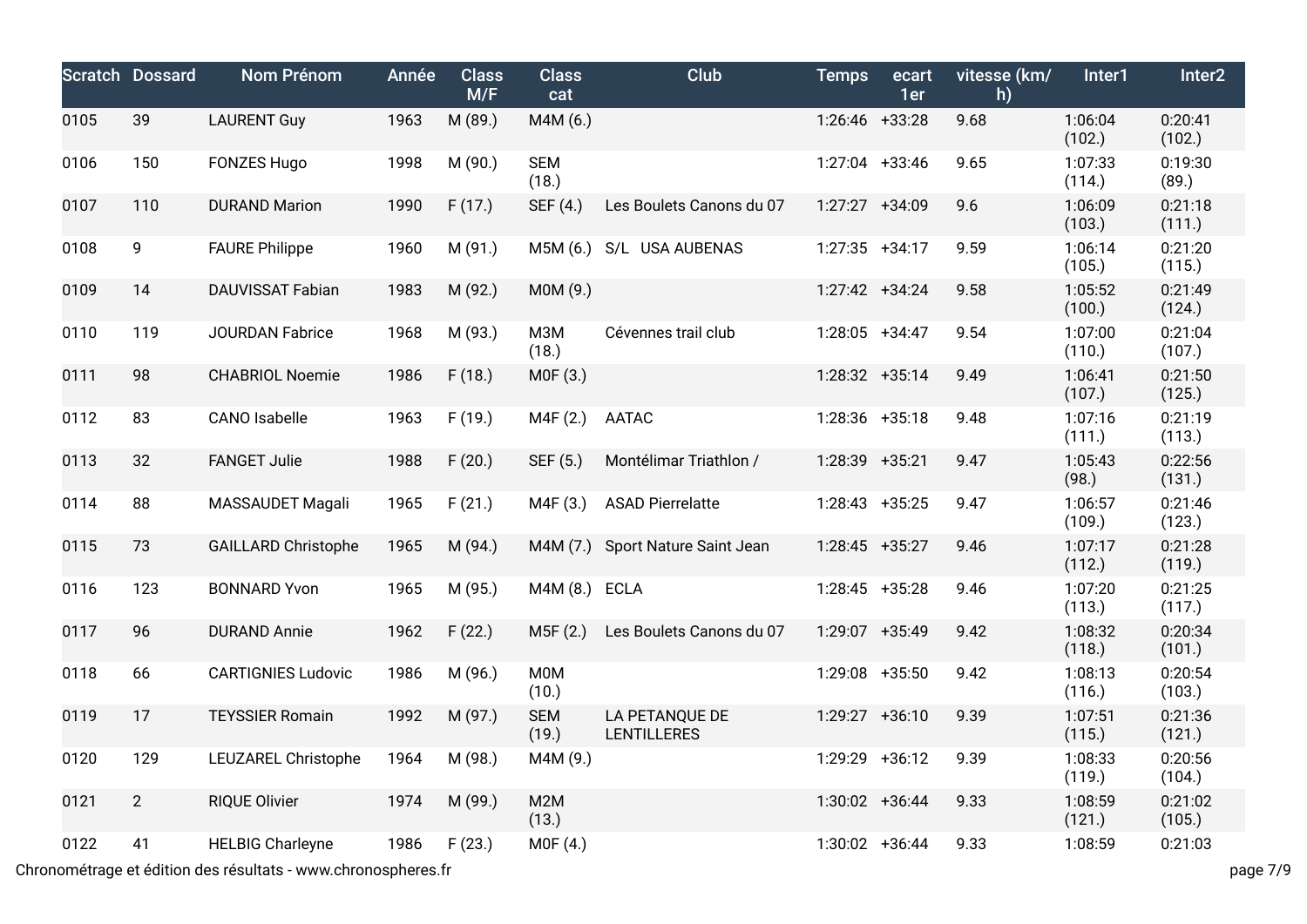|      | <b>Scratch Dossard</b> | Nom Prénom                     | Année | <b>Class</b><br>M/F | <b>Class</b><br>cat       | Club                          | <b>Temps</b>      | ecart<br>1er | vitesse (km/<br>h) | Inter1            | Inter <sub>2</sub> |
|------|------------------------|--------------------------------|-------|---------------------|---------------------------|-------------------------------|-------------------|--------------|--------------------|-------------------|--------------------|
|      |                        |                                |       |                     |                           |                               |                   |              |                    | (120.)            | (106.)             |
| 0123 | 122                    | <b>ERAU Aurore</b>             | 1977  | F(24.)              | M <sub>2</sub> F (5.)     |                               | 1:30:22 +37:04    |              | 9.29               | 1:08:28<br>(117.) | 0:21:53<br>(126.)  |
| 0124 | 92                     | <b>DEFFREIX Alexandra</b>      | 1973  | F(25.)              | M2F(6.)                   | chassezac sports nature       | 1:31:22 +38:04    |              | 9.19               | 1:10:03<br>(125.) | 0:21:18<br>(112.)  |
| 0125 | 49                     | <b>VIVARD Sylvie</b>           | 1969  | F(26.)              | M3F (3.)                  | <b>MC NIMES</b>               | 1:31:29 +38:11    |              | 9.18               | 1:09:59<br>(124.) | 0:21:30<br>(120.)  |
| 0126 | 133                    | <b>CANU Stephanie</b>          | 1973  | F(27.)              | M <sub>2</sub> F (7.)     |                               | 1:31:36 +38:19    |              | 9.17               | 1:10:26<br>(126.) | 0:21:10<br>(110.)  |
| 0127 | 69                     | LUCCHESI-PALLI<br>Frederic     | 1974  | M (100.)            | M2M<br>(14.)              | Les Boulets Canons du 07      | 1:31:37 +38:19    |              | 9.17               | 1:10:27<br>(127.) | 0:21:09<br>(109.)  |
| 0128 | 23                     | <b>DEPRE Florence</b>          | 1978  | F(28.)              | M1F(4.)                   |                               | 1:32:23 +39:05    |              | 9.09               | 1:11:16<br>(128.) | 0:21:07<br>(108.)  |
| 0129 | 62                     | <b>BEAURAIN Yann</b>           | 1974  | M (101.)            | M <sub>2</sub> M<br>(15.) |                               | 1:33:39 +40:21    |              | 8.97               | 1:09:26<br>(122.) | 0:24:13<br>(138.)  |
| 0130 | 72                     | <b>THOMAS BILLOT</b><br>Pascal | 1959  | M (102.)            | M5M (7.)                  |                               | $1:33:53$ +40:35  |              | 8.95               | 1:11:17<br>(129.) | 0:22:35<br>(129.)  |
| 0131 | 152                    | <b>ROUME Chantal</b>           | 1965  | F(29.)              | M4F (4.)                  |                               | $1:34:38$ +41:20  |              | 8.88               | 1:12:29<br>(134.) | 0:22:09<br>(128.)  |
| 0132 | 60                     | <b>LOBET Pascal</b>            | 1965  | M (103.)            | M4M<br>(10.)              | <b>SPORTAIX</b>               | 1:34:49 +41:31    |              | 8.86               | 1:12:50<br>(135.) | 0:21:58<br>(127.)  |
| 0133 | 81                     | PELLEGRINI Julie               | 1981  | F(30.)              | M1F(5.)                   |                               | $1:34:57$ +41:39  |              | 8.85               | 1:11:50<br>(130.) | 0:23:06<br>(132.)  |
| 0134 | 55                     | <b>ISER René</b>               | 1956  | M (104.)            | M6M (5.)                  | Les Boulets Canons du 07      | $1:35:11 + 41:53$ |              | 8.82               | 1:13:31<br>(137.) | 0:21:39<br>(122.)  |
| 0135 | 89                     | <b>BAYLE-WERBROUCK</b><br>Lies | 1975  | F(31.)              | M2F(8.)                   | chassezac sports nature       | $1:35:33 +42:15$  |              | 8.79               | 1:12:14<br>(133.) | 0:23:19<br>(135.)  |
| 0136 | 153                    | <b>BRUN Corinne</b>            | 1973  | F(32.)              | M2F (9.)                  | ctc                           | $1:35:44$ +42:26  |              | 8.77               | 1:12:55<br>(136.) | 0:22:49<br>(130.)  |
| 0137 | 26                     | <b>DORANGEON Regine</b>        | 1968  | F(33.)              | M3F (4.)                  | MISTRAL TRIATH CLUB<br>ORANGE | $1:36:03$ +42:46  |              | 8.74               | 1:11:53<br>(131.) | 0:24:10<br>(136.)  |
| 0138 | 25                     | <b>CROS Christelle</b>         | 1979  | F(34.)              | M1F(6.)                   |                               | $1:36:42 +43:24$  |              | 8.69               | 1:15:19<br>(138.) | 0:21:23<br>(116.)  |
| 0139 | 40                     | MIRALLES Ingrid                | 1975  | F(35.)              | M <sub>2F</sub><br>(10.)  | <b>USAaubenas</b>             | $1:36:45$ +43:27  |              | 8.68               | 1:12:12<br>(132.) | 0:24:32<br>(140.)  |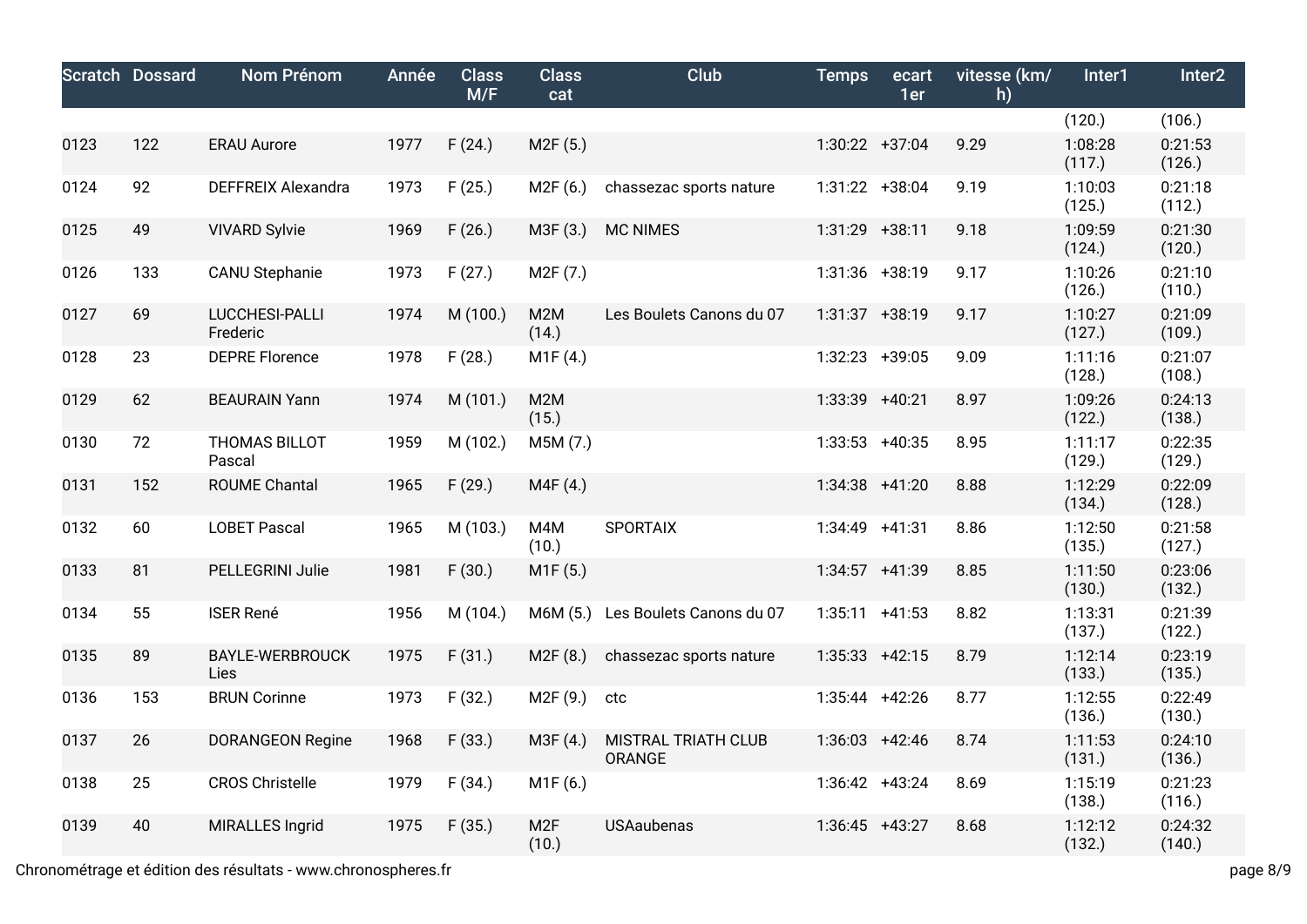|      | <b>Scratch Dossard</b> | <b>Nom Prénom</b>         | Année | <b>Class</b><br>M/F | <b>Class</b><br>cat       | Club                     | Temps             | ecart<br>1er     | vitesse (km/<br>h) | Inter1            | Inter <sub>2</sub> |
|------|------------------------|---------------------------|-------|---------------------|---------------------------|--------------------------|-------------------|------------------|--------------------|-------------------|--------------------|
| 0140 | 33                     | <b>LAPAUW Yannick</b>     | 1965  | M (105.)            | M4M<br>(11.)              |                          | 1:39:45           | $+46:27$         | 8.42               | 1:16:36<br>(139.) | 0:23:09<br>(134.)  |
| 0141 | 64                     | <b>SAUVAYRE Didier</b>    | 1970  | M (106.)            | M3M<br>(19.)              | MTC orange               | 1:42:23           | $+49:05$         | 8.2                | 1:18:01<br>(140.) | 0:24:22<br>(139.)  |
| 0142 | 20                     | DASSONNEVILLE<br>Lauriane | 1982  | F(36.)              | M1F(7.)                   | Les Boulets Canons du 07 |                   | $1:46:45$ +53:27 | 7.87               | 1:21:02<br>(142.) | 0:25:43<br>(141.)  |
| 0143 | 80                     | <b>BRANCHARD Pascal</b>   | 1960  | M (107.)            | M5M(8.)                   | <b>USAaubenas</b>        |                   | 1:47:24 +54:06   | 7.82               | 1:18:55<br>(141.) | 0:28:28<br>(143.)  |
| 0144 | 124                    | <b>TIXIER Ludovic</b>     | 1999  | M (108.)            | <b>SEM</b><br>(20.)       | Montélimar Triathlon /   | 1:49:44           | $+56:26$         | 7.65               | 1:22:44<br>(143.) | 0:26:59<br>(142.)  |
| 0145 | 28                     | <b>GIRBON Marc</b>        | 1962  | M (109.)            | M5M (9.)                  |                          | 1:52:31           | $+59:14$         | 7.46               | 1:23:54<br>(144.) | 0:28:37<br>(144.)  |
| 0146 | 27                     | <b>ALT Sylvain</b>        | 1962  | M (110.)            | M <sub>5</sub> M<br>(10.) |                          | 2:02:42 +69:24    |                  | 6.85               | 1:31:41<br>(145.) | 0:31:01<br>(145.)  |
| 0147 | 59                     | <b>HOFFMANN Benjamin</b>  | 1964  | M (111.)            | M4M<br>(12.)              | <b>SPORTAIX</b>          | $2:08:10 +74:52$  |                  | 6.55               | 1:35:21<br>(146.) | 0:32:49<br>(146.)  |
| 0148 | 116                    | <b>BROT Daniel</b>        | 1953  | M (112.)            | M6M (6.)                  |                          | $2:13:42 + 80:24$ |                  | 6.28               | 1:38:31<br>(147.) | 0:35:10<br>(147.)  |